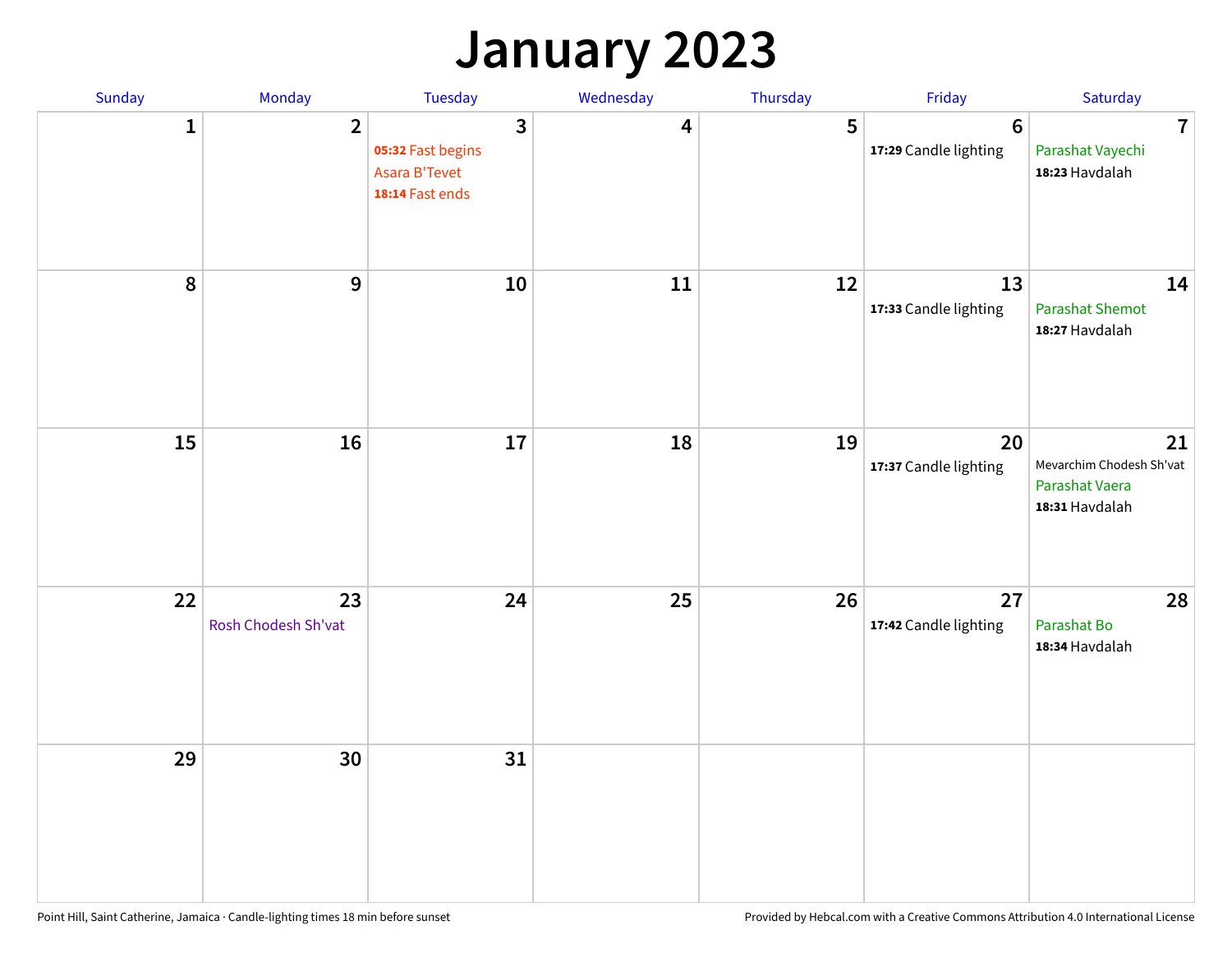# **February 2023**

| Sunday | Monday                        | Tuesday                 | Wednesday               | Thursday       | Friday                                  | Saturday                                                                                        |
|--------|-------------------------------|-------------------------|-------------------------|----------------|-----------------------------------------|-------------------------------------------------------------------------------------------------|
|        |                               |                         | 1                       | $\overline{2}$ | $\overline{3}$<br>17:45 Candle lighting | $\overline{\mathbf{4}}$<br><b>Shabbat Shirah</b><br>Parashat Beshalach<br>18:38 Havdalah        |
| 5      | $6\phantom{1}6$<br>Tu BiShvat | $\overline{7}$          | 8                       | 9              | 10<br>17:49 Candle lighting             | 11<br>Parashat Yitro<br>18:41 Havdalah                                                          |
| 12     | 13                            | 14                      | 15                      | 16             | 17<br>17:52 Candle lighting             | 18<br><b>Shabbat Shekalim</b><br>Mevarchim Chodesh Adar<br>Parashat Mishpatim<br>18:44 Havdalah |
| 19     | 20                            | 21<br>Rosh Chodesh Adar | 22<br>Rosh Chodesh Adar | 23             | 24<br>17:54 Candle lighting             | 25<br>Parashat Terumah<br>18:46 Havdalah                                                        |
| 26     | 27                            | 28                      |                         |                |                                         |                                                                                                 |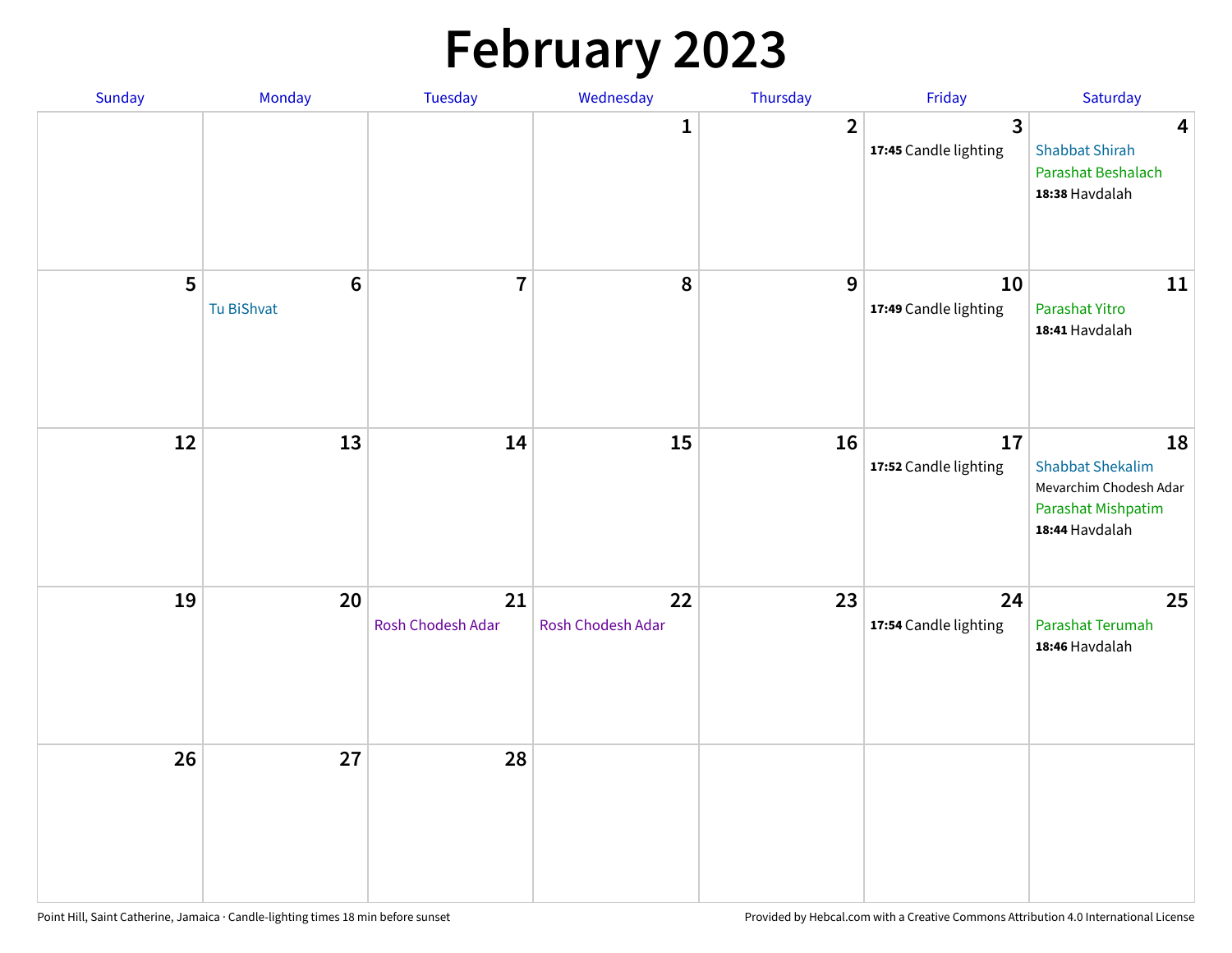### **March 2023**

| Sunday | Monday                                                                                                | Tuesday                 | Wednesday                 | Thursday                        | Friday                      | Saturday                                                                                                 |
|--------|-------------------------------------------------------------------------------------------------------|-------------------------|---------------------------|---------------------------------|-----------------------------|----------------------------------------------------------------------------------------------------------|
|        |                                                                                                       |                         | 1                         | $\overline{2}$                  | 3<br>17:57 Candle lighting  | 4<br><b>Shabbat Zachor</b><br>Parashat Tetzaveh<br>18:48 Havdalah                                        |
| 5      | $6\phantom{1}6$<br>05:19 Fast begins<br><b>Ta'anit Esther</b><br>18:42 Fast ends<br><b>Erev Purim</b> | $\overline{7}$<br>Purim | 8<br><b>Shushan Purim</b> | 9                               | 10<br>17:59 Candle lighting | 11<br><b>Shabbat Parah</b><br>Parashat Ki Tisa<br>18:50 Havdalah                                         |
| 12     | 13                                                                                                    | 14                      | 15                        | 16                              | 17<br>18:00 Candle lighting | 18<br><b>Shabbat HaChodesh</b><br>Mevarchim Chodesh Nisan<br>Parashat Vayakhel-Pekudei<br>18:51 Havdalah |
| 19     | 20                                                                                                    | 21                      | 22                        | 23<br><b>Rosh Chodesh Nisan</b> | 24<br>18:02 Candle lighting | 25<br>Parashat Vayikra<br>18:53 Havdalah                                                                 |
| 26     | 27                                                                                                    | 28                      | 29                        | 30                              | 31<br>18:03 Candle lighting |                                                                                                          |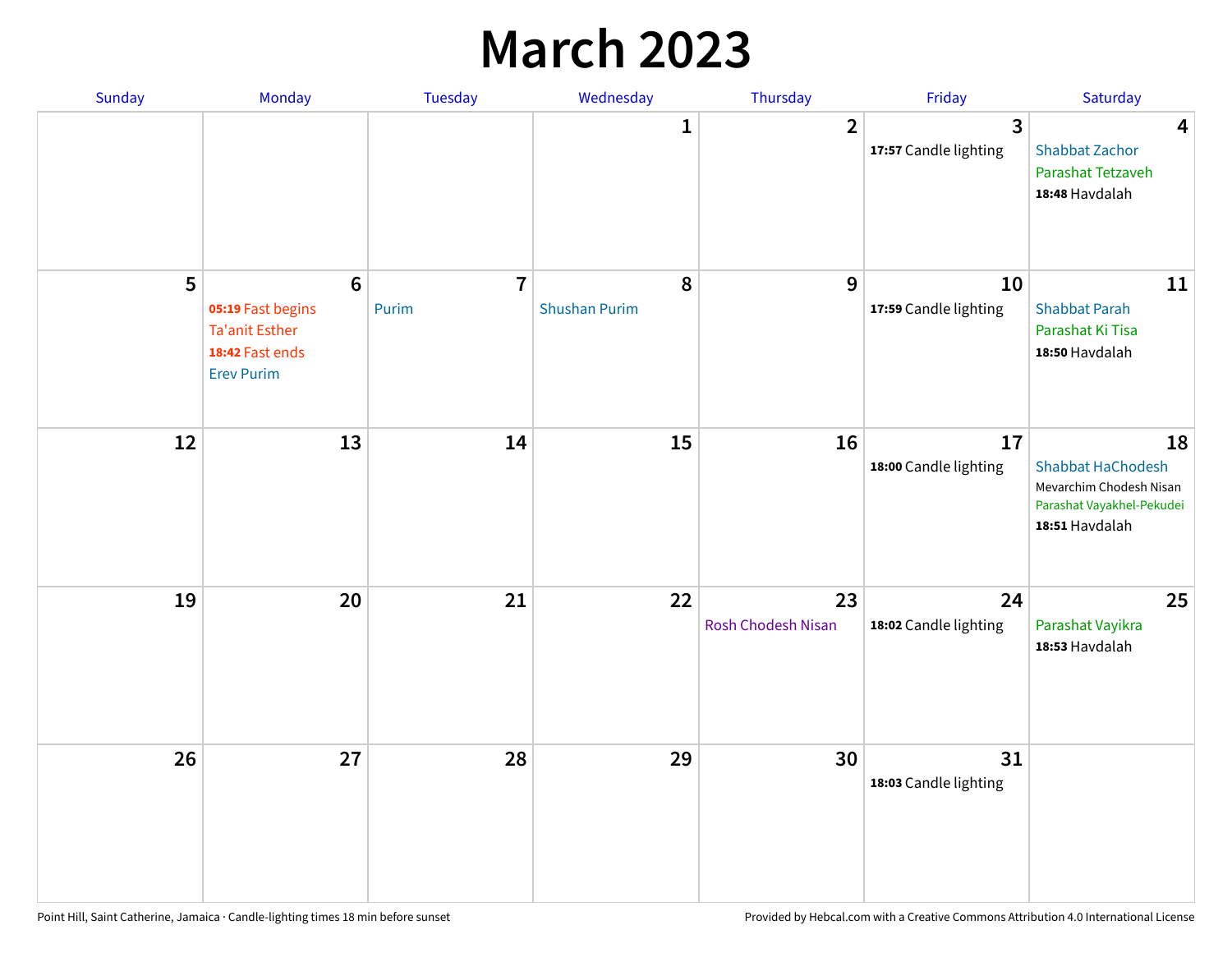## **April 2023**

| Sunday                | Monday                | <b>Tuesday</b>         | Wednesday                                                              | Thursday                           | Friday                                            | Saturday                                                                              |
|-----------------------|-----------------------|------------------------|------------------------------------------------------------------------|------------------------------------|---------------------------------------------------|---------------------------------------------------------------------------------------|
|                       |                       |                        |                                                                        |                                    |                                                   | 1<br><b>Shabbat HaGadol</b><br>Yom HaAliyah<br><b>Parashat Tzav</b><br>18:54 Havdalah |
| $\overline{2}$        | 3                     | 4                      | 5<br>04:55 Fast begins                                                 | $6\phantom{1}6$<br><b>Pesach I</b> | $\overline{7}$<br><b>Pesach II</b>                | 8<br>Pesach III (CH"M)                                                                |
|                       |                       |                        | <b>Ta'anit Bechorot</b><br><b>Erev Pesach</b><br>18:04 Candle lighting | 18:56 Candle lighting              | 18:05 Candle lighting                             | 18:56 Havdalah                                                                        |
| 9<br>Pesach IV (CH"M) | 10<br>Pesach V (CH"M) | 11<br>Pesach VI (CH"M) | 12<br><b>Pesach VII</b>                                                | 13<br><b>Pesach VIII</b>           | 14<br>18:06 Candle lighting                       | 15<br>Mevarchim Chodesh Iyyar                                                         |
|                       |                       | 18:06 Candle lighting  | 18:57 Candle lighting                                                  | 18:58 Havdalah                     |                                                   | Parashat Shmini<br>18:58 Havdalah                                                     |
| 16                    | 17                    | 18<br>Yom HaShoah      | 19                                                                     | 20                                 | 21<br>Rosh Chodesh Iyyar<br>18:08 Candle lighting | 22<br>Rosh Chodesh Iyyar<br>Parashat Tazria-Metzora<br>19:00 Havdalah                 |
| 23                    | 24                    | 25<br>Yom HaZikaron    | 26<br>Yom HaAtzma'ut                                                   | 27                                 | 28<br>18:10 Candle lighting                       | 29<br>Parashat Achrei Mot-Kedoshim<br>19:03 Havdalah                                  |
| 30                    |                       |                        |                                                                        |                                    |                                                   |                                                                                       |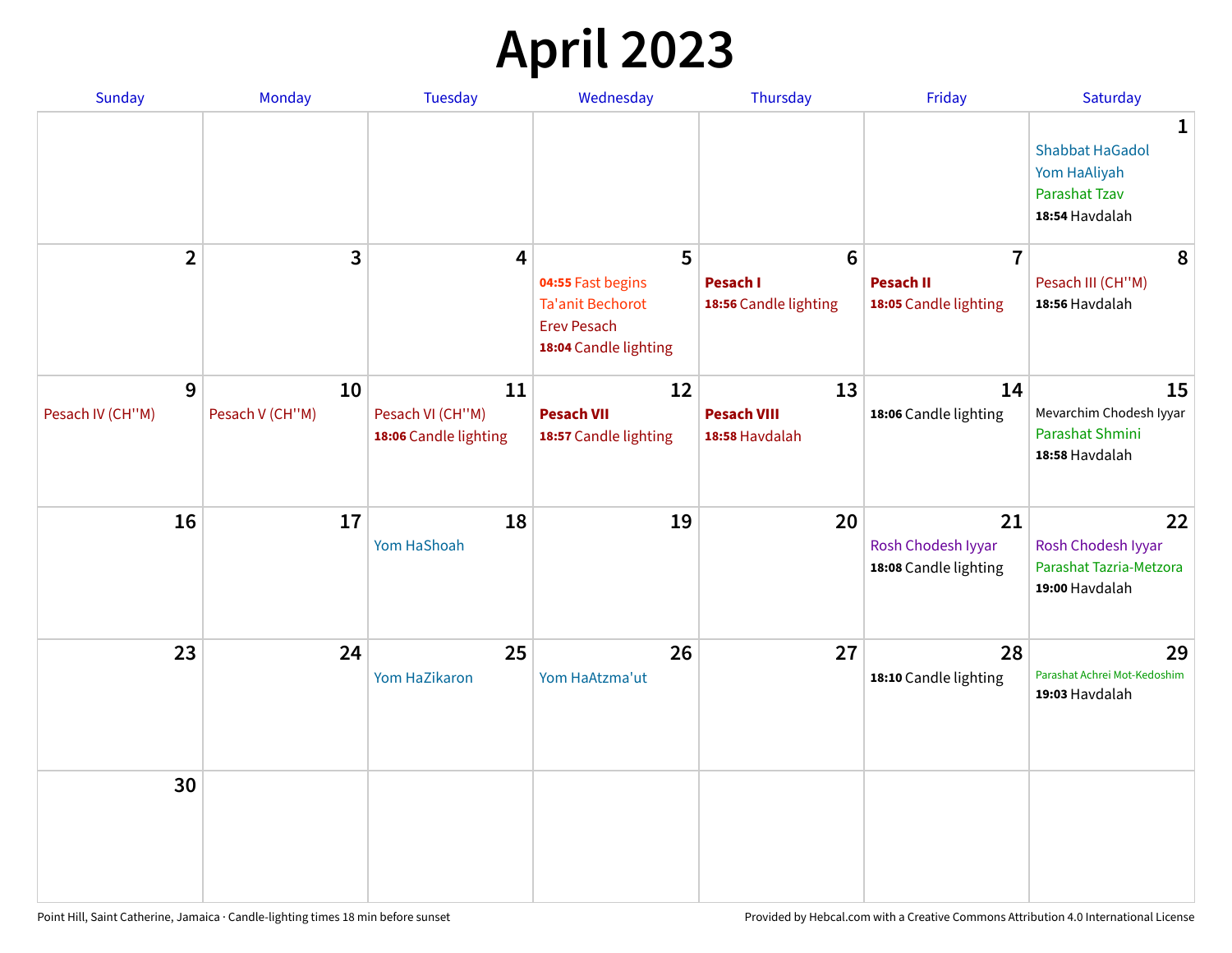#### **May 2023**

| Sunday                   | Monday       | Tuesday                        | Wednesday | Thursday                                           | Friday                                            | Saturday                                                             |
|--------------------------|--------------|--------------------------------|-----------|----------------------------------------------------|---------------------------------------------------|----------------------------------------------------------------------|
|                          | $\mathbf{1}$ | $\overline{\mathbf{2}}$        | 3         | $\overline{\mathbf{4}}$                            | 5<br><b>Pesach Sheni</b><br>18:12 Candle lighting | $\boldsymbol{6}$<br><b>Parashat Emor</b><br>19:05 Havdalah           |
| $\overline{7}$           | $\pmb{8}$    | $\boldsymbol{9}$<br>Lag BaOmer | 10        | 11                                                 | 12<br>18:15 Candle lighting                       | 13<br>Parashat Behar-Bechukotai<br>19:08 Havdalah                    |
| 14                       | 15           | 16                             | 17        | 18                                                 | 19<br>Yom Yerushalayim<br>18:17 Candle lighting   | 20<br>Mevarchim Chodesh Sivan<br>Parashat Bamidbar<br>19:11 Havdalah |
| 21<br>Rosh Chodesh Sivan | 22           | 23                             | 24        | 25<br><b>Erev Shavuot</b><br>18:20 Candle lighting | 26<br><b>Shavuot I</b><br>18:20 Candle lighting   | 27<br><b>Shavuot II</b><br>19:14 Havdalah                            |
| 28                       | 29           | 30                             | 31        |                                                    |                                                   |                                                                      |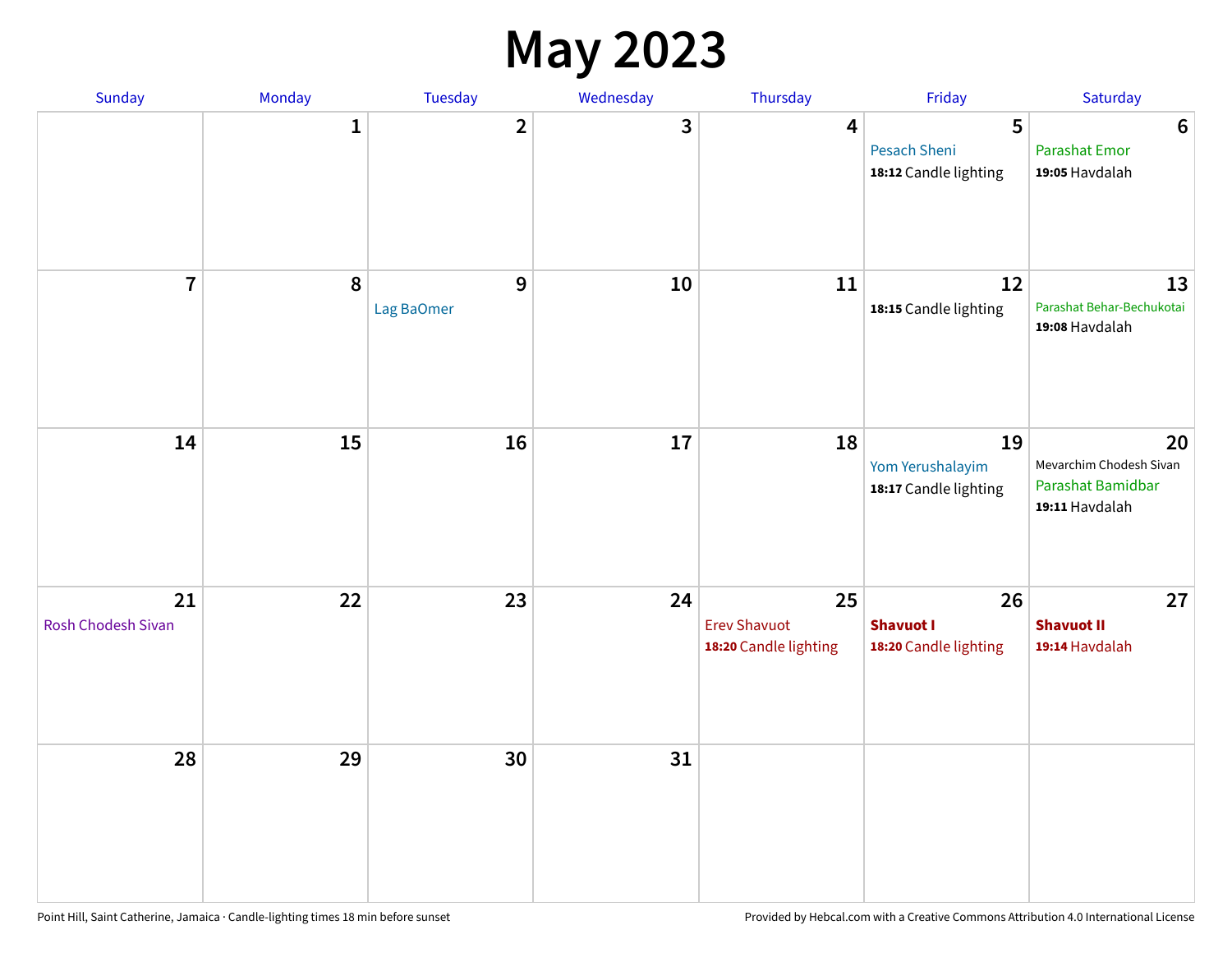#### **June 2023**

| Sunday                  | Monday                   | Tuesday                         | Wednesday      | Thursday     | Friday                                  | Saturday                                                            |
|-------------------------|--------------------------|---------------------------------|----------------|--------------|-----------------------------------------|---------------------------------------------------------------------|
|                         |                          |                                 |                | $\mathbf{1}$ | $\overline{2}$<br>18:23 Candle lighting | $\overline{3}$<br>Parashat Nasso<br>19:17 Havdalah                  |
| $\overline{\mathbf{4}}$ | 5                        | $\bf 6$                         | $\overline{7}$ | 8            | 9<br>18:25 Candle lighting              | 10<br>Parashat Beha'alotcha<br>19:20 Havdalah                       |
| $11\,$                  | 12                       | 13                              | 14             | 15           | 16<br>18:27 Candle lighting             | 17<br>Mevarchim Chodesh Tamuz<br>Parashat Sh'lach<br>19:22 Havdalah |
| 18                      | 19<br>Rosh Chodesh Tamuz | 20<br><b>Rosh Chodesh Tamuz</b> | 21             | 22           | 23<br>18:29 Candle lighting             | 24<br>Parashat Korach<br>19:23 Havdalah                             |
| 25                      | 26                       | 27                              | 28             | 29           | 30<br>18:30 Candle lighting             |                                                                     |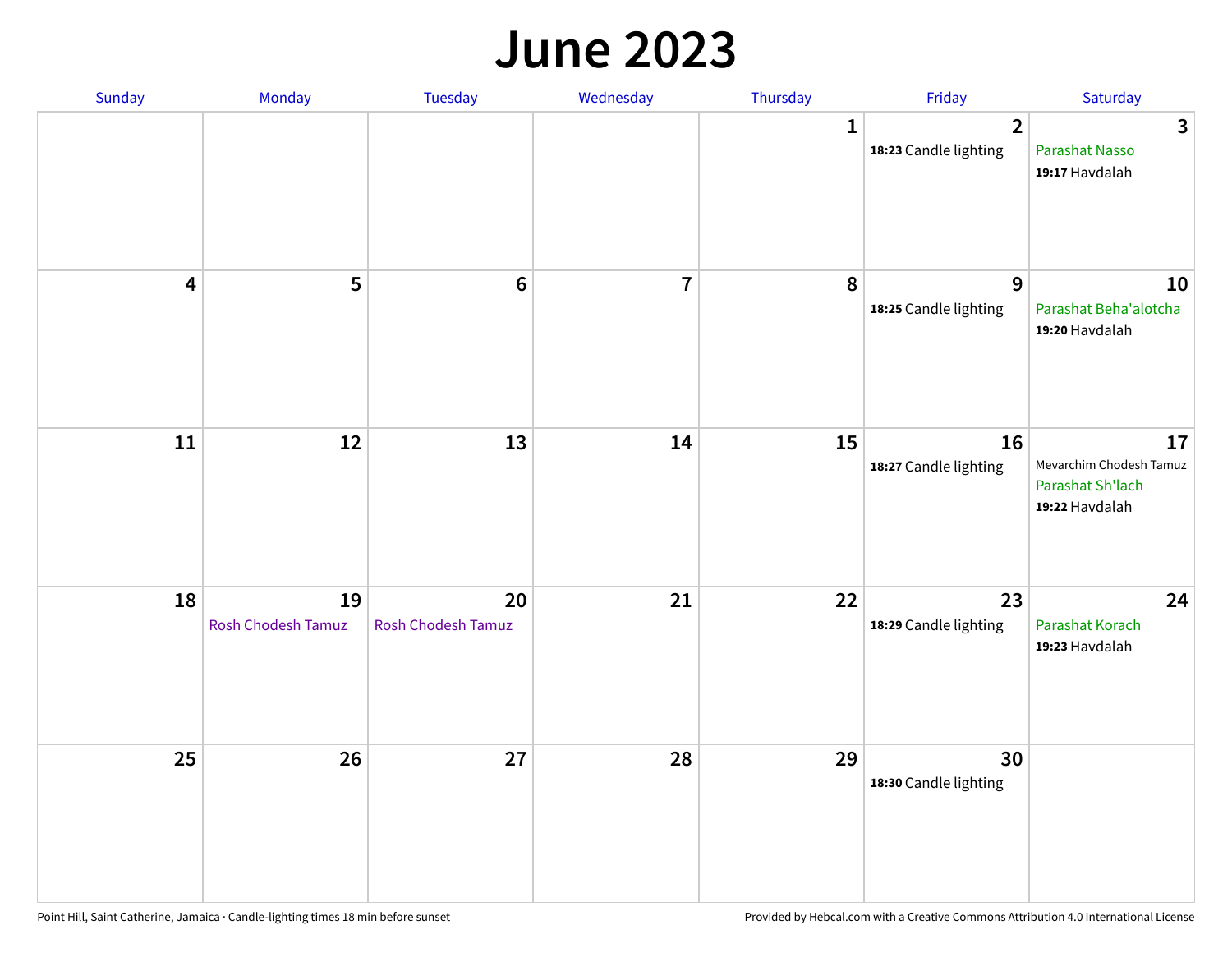## **July 2023**

| Sunday         | Monday       | <b>Tuesday</b> | Wednesday                                   | Thursday                                                                      | Friday                                  | Saturday                                                             |
|----------------|--------------|----------------|---------------------------------------------|-------------------------------------------------------------------------------|-----------------------------------------|----------------------------------------------------------------------|
|                |              |                |                                             |                                                                               |                                         | $\mathbf 1$<br>Parashat Chukat-Balak<br>19:24 Havdalah               |
| $\overline{2}$ | $\mathbf{3}$ | 4              | 5                                           | $6\phantom{1}6$<br>04:25 Fast begins<br><b>Tzom Tammuz</b><br>19:18 Fast ends | $\overline{7}$<br>18:30 Candle lighting | 8<br><b>Parashat Pinchas</b><br>19:24 Havdalah                       |
| 9              | 10           | 11             | 12                                          | 13                                                                            | 14<br>18:29 Candle lighting             | 15<br>Mevarchim Chodesh Av<br>Parashat Matot-Masei<br>19:23 Havdalah |
| 16             | 17           | 18             | 19<br>Rosh Chodesh Av                       | 20                                                                            | 21<br>18:28 Candle lighting             | 22<br><b>Shabbat Chazon</b><br>Parashat Devarim<br>19:21 Havdalah    |
| 23             | 24           | 25             | 26<br>18:45 Fast begins<br>Erev Tish'a B'Av | 27<br>Tish'a B'Av<br>19:13 Fast ends                                          | 28<br>18:26 Candle lighting             | 29<br>Shabbat Nachamu<br>Parashat Vaetchanan<br>19:19 Havdalah       |
| 30             | 31           |                |                                             |                                                                               |                                         |                                                                      |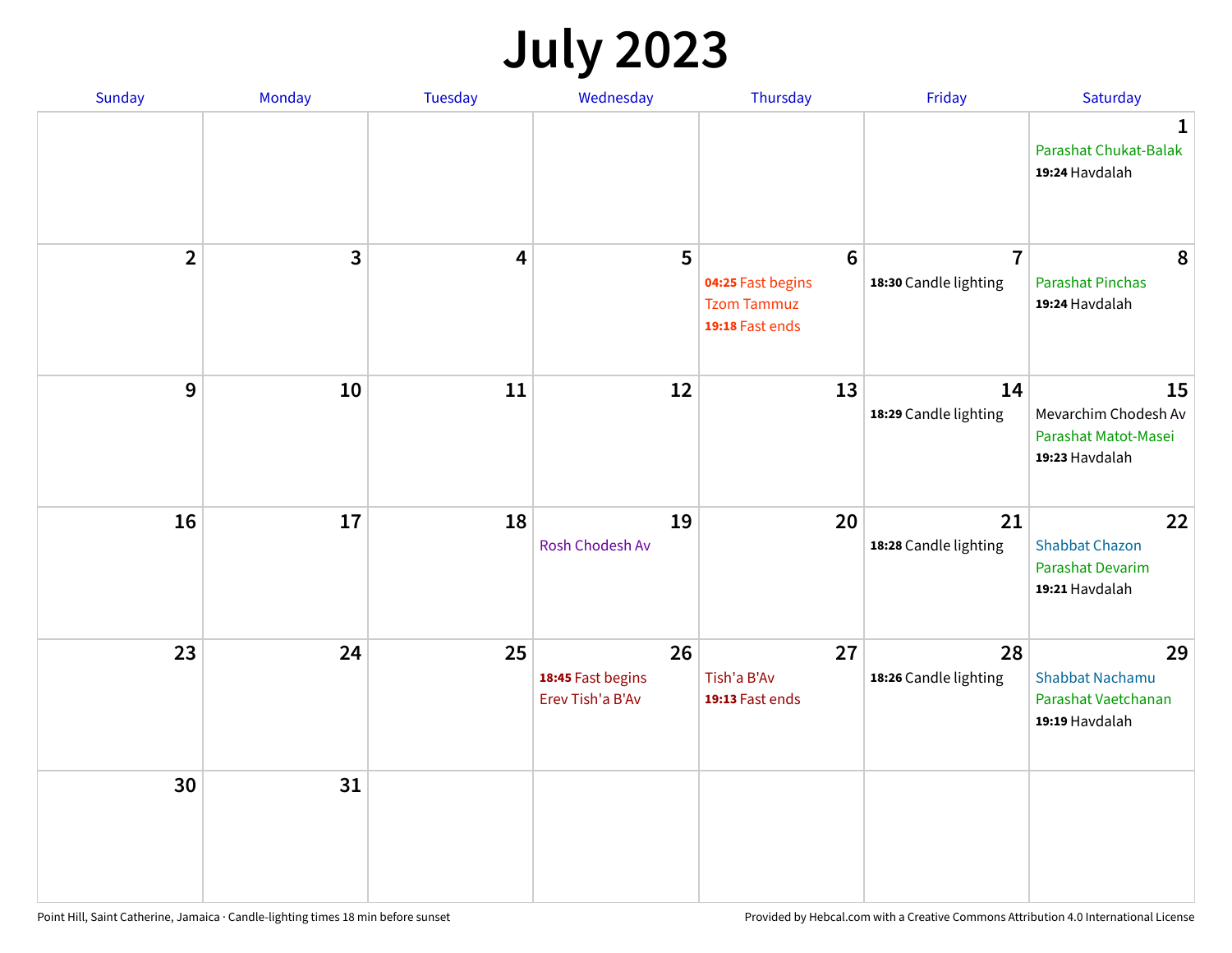# **August 2023**

| Sunday | Monday         | Tuesday      | Wednesday                          | Thursday                | Friday                                                                            | Saturday                                                         |
|--------|----------------|--------------|------------------------------------|-------------------------|-----------------------------------------------------------------------------------|------------------------------------------------------------------|
|        |                | $\mathbf{1}$ | $\overline{\mathbf{2}}$<br>Tu B'Av | 3                       | $\overline{4}$<br>18:23 Candle lighting                                           | 5<br><b>Parashat Eikev</b><br>19:15 Havdalah                     |
| $6\,$  | $\overline{7}$ | 8            | 9                                  | 10                      | 11<br>18:19 Candle lighting                                                       | 12<br>Mevarchim Chodesh Elul<br>Parashat Re'eh<br>19:11 Havdalah |
| 13     | 14             | 15           | 16                                 | 17<br>Rosh Chodesh Elul | 18<br>Rosh Hashana LaBehemot<br><b>Rosh Chodesh Elul</b><br>18:15 Candle lighting | 19<br><b>Parashat Shoftim</b><br>19:06 Havdalah                  |
| 20     | 21             | 22           | 23                                 | 24                      | 25<br>18:10 Candle lighting                                                       | 26<br>Parashat Ki Teitzei<br>19:00 Havdalah                      |
| 27     | 28             | 29           | 30                                 | 31                      |                                                                                   |                                                                  |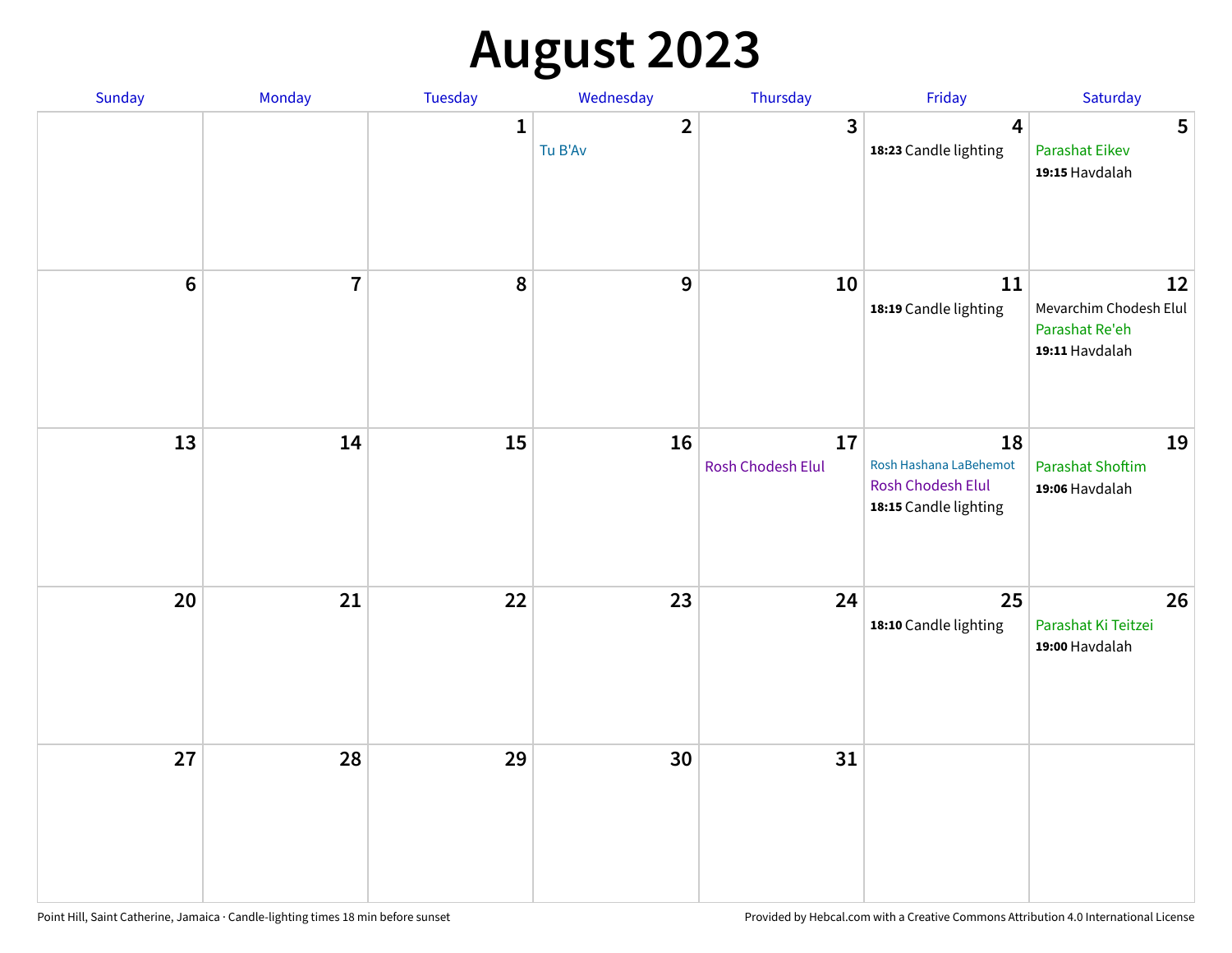## **September 2023**

| Sunday                                                | Monday                                                             | Tuesday | Wednesday      | Thursday       | Friday                                            | Saturday                                                            |
|-------------------------------------------------------|--------------------------------------------------------------------|---------|----------------|----------------|---------------------------------------------------|---------------------------------------------------------------------|
|                                                       |                                                                    |         |                |                | 1<br>18:04 Candle lighting                        | $\overline{2}$<br>Parashat Ki Tavo<br>18:54 Havdalah                |
| 3                                                     | $\overline{\mathbf{4}}$                                            | 5       | $6\phantom{1}$ | $\overline{7}$ | 8<br>17:58 Candle lighting                        | 9<br>Leil Selichot<br>Parashat Nitzavim-Vayeilech<br>18:48 Havdalah |
| 10                                                    | 11                                                                 | 12      | 13             | 14             | 15<br>Erev Rosh Hashana<br>17:52 Candle lighting  | 16<br>Rosh Hashana 5784<br>18:42 Candle lighting                    |
| 17<br><b>Rosh Hashana II</b><br>18:41 Havdalah        | 18<br>04:52 Fast begins<br><b>Tzom Gedaliah</b><br>18:35 Fast ends | 19      | 20             | 21             | 22<br>17:46 Candle lighting                       | 23<br><b>Shabbat Shuva</b><br>Parashat Ha'Azinu<br>18:36 Havdalah   |
| 24<br><b>Erev Yom Kippur</b><br>17:45 Candle lighting | 25<br><b>Yom Kippur</b><br>18:34 Havdalah                          | 26      | 27             | 28             | 29<br><b>Erev Sukkot</b><br>17:40 Candle lighting | 30<br>Sukkot I<br>18:30 Candle lighting                             |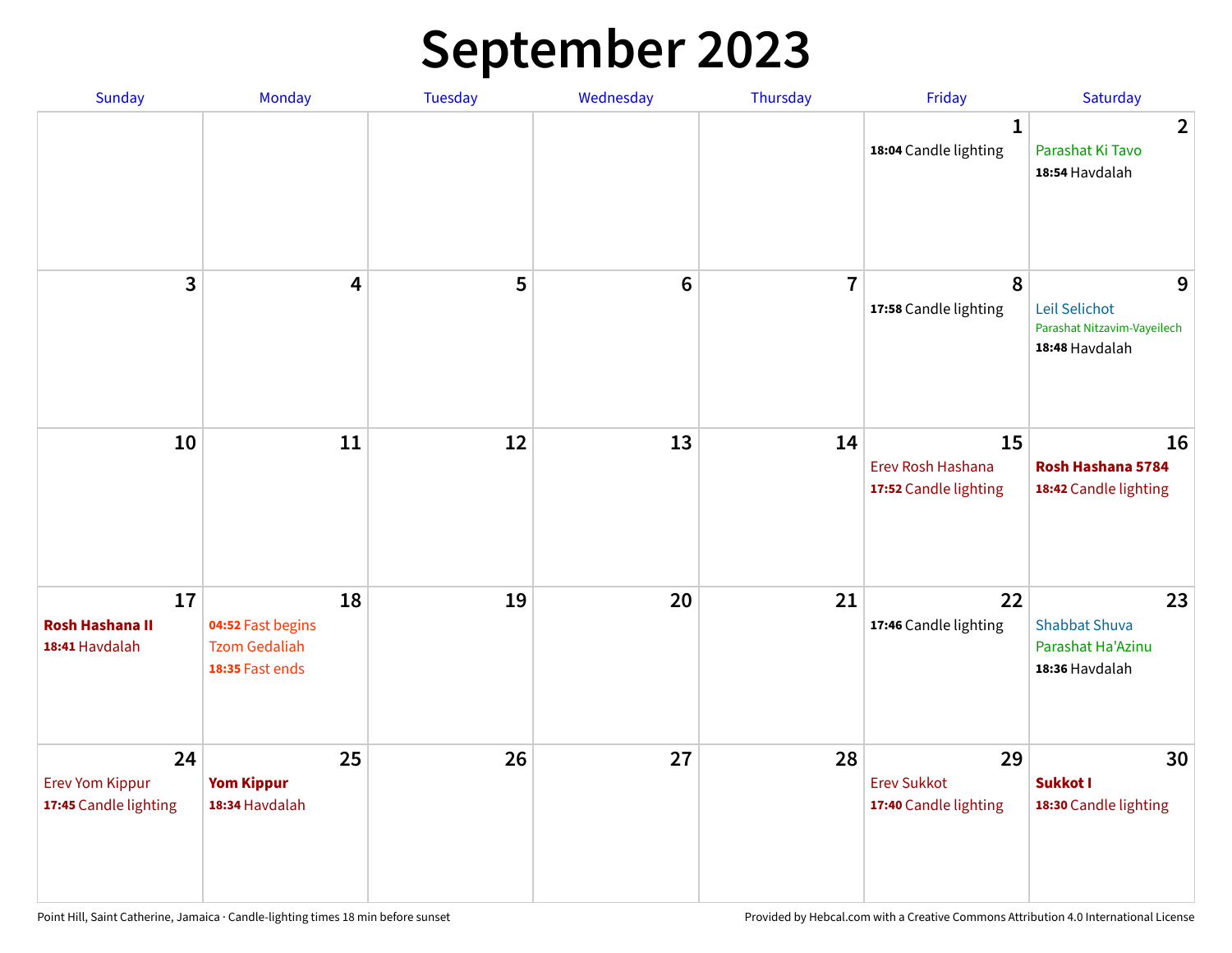## **October 2023**

| Sunday                                             | <b>Monday</b>                       | <b>Tuesday</b>        | Wednesday            | Thursday              | Friday                                                               | Saturday                                                                       |
|----------------------------------------------------|-------------------------------------|-----------------------|----------------------|-----------------------|----------------------------------------------------------------------|--------------------------------------------------------------------------------|
| $\mathbf{1}$<br><b>Sukkot II</b><br>18:29 Havdalah | $\overline{2}$<br>Sukkot III (CH"M) | 3<br>Sukkot IV (CH"M) | 4<br>Sukkot V (CH"M) | 5<br>Sukkot VI (CH"M) | $6\phantom{1}$<br>Sukkot VII (Hoshana Raba)<br>17:35 Candle lighting | 7<br><b>Shmini Atzeret</b><br>18:25 Candle lighting                            |
| 8<br><b>Simchat Torah</b><br>18:24 Havdalah        | 9                                   | 10                    | 11                   | 12                    | 13<br>17:29 Candle lighting                                          | 14<br>Mevarchim Chodesh Cheshvan<br><b>Parashat Bereshit</b><br>18:19 Havdalah |
| 15<br>Rosh Chodesh Cheshvan                        | 16<br>Rosh Chodesh Cheshvan         | 17                    | 18                   | 19                    | 20<br>17:24 Candle lighting                                          | 21<br>Parashat Noach<br>18:15 Havdalah                                         |
| 22<br>Yom HaAliyah School Observance               | 23                                  | 24                    | 25                   | 26                    | 27<br>17:20 Candle lighting                                          | 28<br>Parashat Lech-Lecha<br>18:11 Havdalah                                    |
| 29                                                 | 30                                  | 31                    |                      |                       |                                                                      |                                                                                |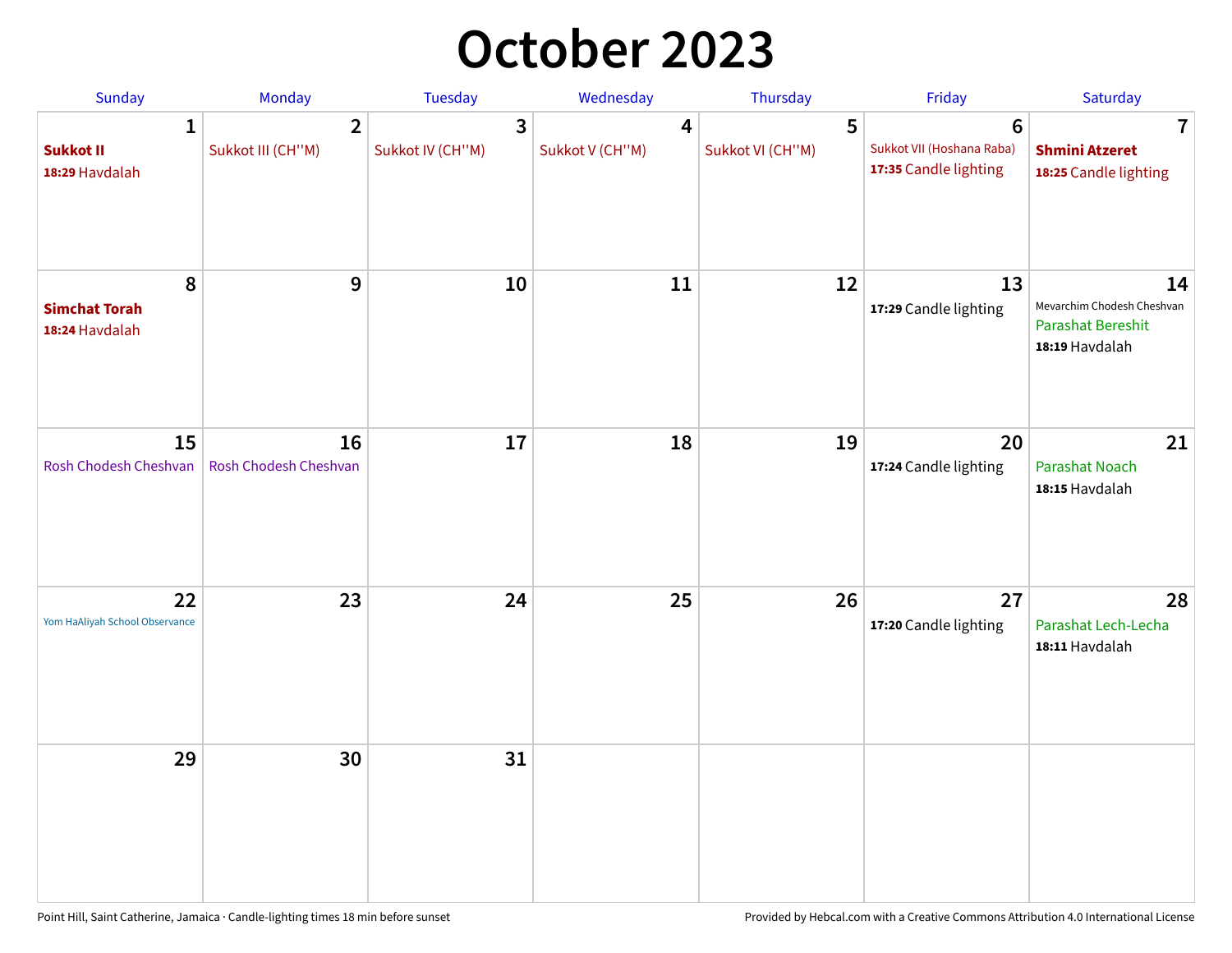#### **November 2023**

| Sunday | Monday     | Tuesday                   | Wednesday    | Thursday       | Friday                                  | Saturday                                                                 |
|--------|------------|---------------------------|--------------|----------------|-----------------------------------------|--------------------------------------------------------------------------|
|        |            |                           | $\mathbf{1}$ | $\overline{2}$ | $\overline{3}$<br>17:17 Candle lighting | $\overline{\mathbf{4}}$<br>Parashat Vayera<br>18:08 Havdalah             |
| 5      | $\bf 6$    | $\overline{7}$            | ${\bf 8}$    | 9              | 10<br>17:14 Candle lighting             | 11<br>Mevarchim Chodesh Kislev<br>Parashat Chayei Sara<br>18:06 Havdalah |
| 12     | 13<br>Sigd | 14<br>Rosh Chodesh Kislev | 15           | 16             | 17<br>17:13 Candle lighting             | 18<br><b>Parashat Toldot</b><br>18:05 Havdalah                           |
| 19     | 20         | 21                        | 22           | 23             | 24<br>17:12 Candle lighting             | 25<br>Parashat Vayetzei<br>18:05 Havdalah                                |
| 26     | 27         | 28                        | 29           | 30             |                                         |                                                                          |